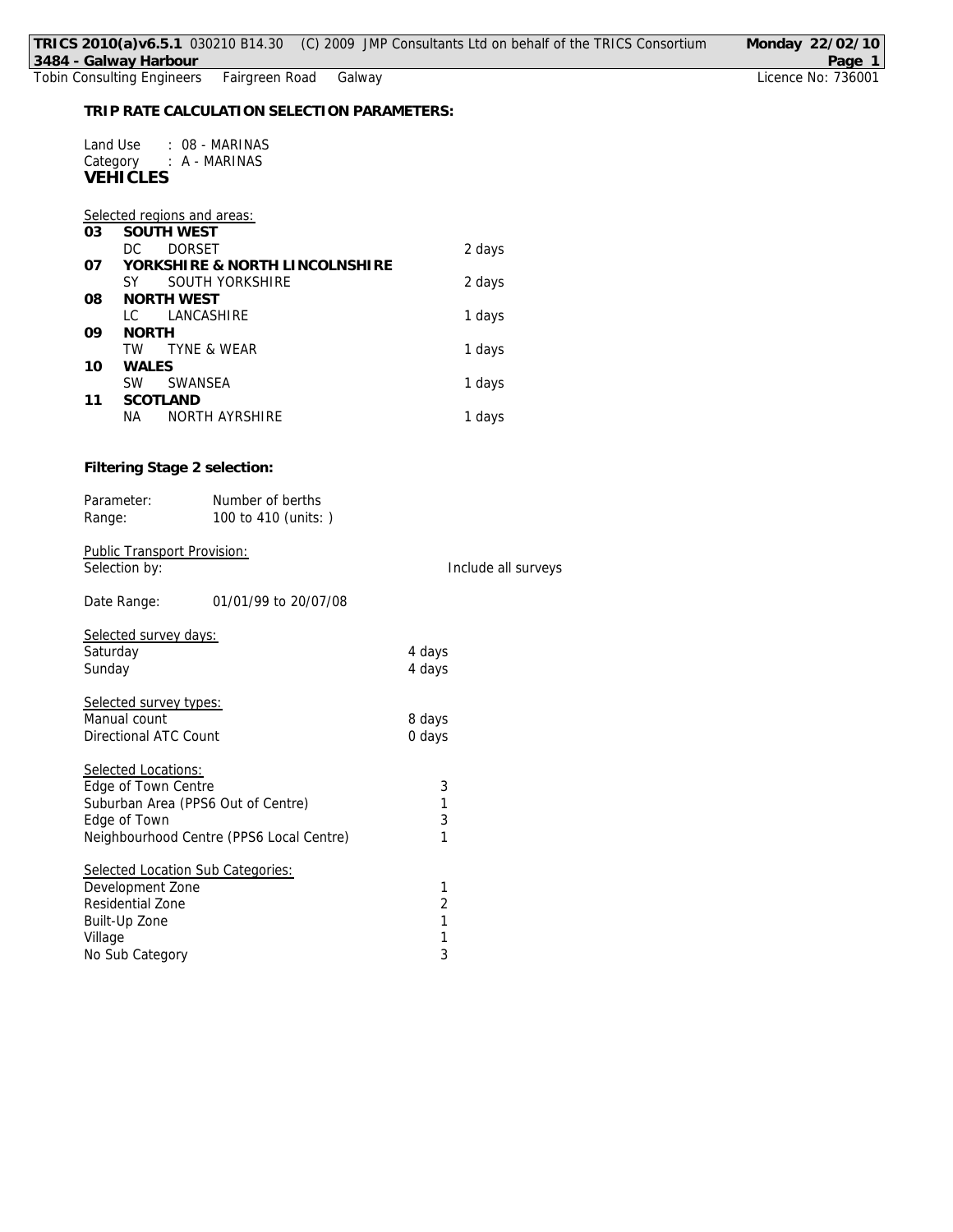|                | TRICS 2010(a)v6.5.1 030210 B14.30 (C) 2009 JMP Consultants Ltd on behalf of the TRICS Consortium<br>3484 - Galway Harbour                                                  |     |                        | Monday 22/02/10<br>Page 2 |
|----------------|----------------------------------------------------------------------------------------------------------------------------------------------------------------------------|-----|------------------------|---------------------------|
|                | <b>Tobin Consulting Engineers</b><br>Fairgreen Road<br>Galway                                                                                                              |     |                        | Licence No: 736001        |
|                | <b>LIST OF SITES relevant to selection parameters</b>                                                                                                                      |     |                        |                           |
| 1              | DC-08-A-02<br>MARINA, WEYMOUTH<br>COMMERCIAL ROAD<br>WEYMOUTH HARBOUR<br>WEYMOUTH<br>Edge of Town Centre<br>Built-Up Zone                                                  |     | <b>DORSET</b>          |                           |
| $\overline{2}$ | Total Number of berths:<br>DC-08-A-03<br>MARINA, POOLE<br>SALTERNS WAY                                                                                                     | 270 | <b>DORSET</b>          |                           |
| 3              | POOLE<br>Edge of Town<br>Residential Zone<br>Total Number of berths:<br>LC-08-A-02<br>MARINA, GLASSON<br>SCOTFORTH ROAD<br><b>GLASSON DOCK</b><br><b>GLASSON</b>           | 225 | <b>LANCASHIRE</b>      |                           |
| 4              | Neighbourhood Centre (PPS6 Local Centre)<br>Village<br>Total Number of berths:<br>NA-08-A-01<br>MARINA, ARDROSSAN<br>DOCK ROAD                                             | 160 | NORTH AYRSHIRE         |                           |
| 5              | ARDROSSAN<br>Edge of Town<br>No Sub Category<br>Total Number of berths:<br>SW-08-A-01<br>MARINA, SWANSEA<br>LOCKSIDE<br>MARITIME QUARTER<br>SWANSEA<br>Edge of Town Centre | 250 | SWANSEA                |                           |
| 6              | Development Zone<br>Total Number of berths:<br>SY-08-A-01 MARINA, THORNE<br>SOUTH END                                                                                      | 410 | SOUTH YORKSHIRE        |                           |
| $\overline{7}$ | <b>THORNE</b><br>Edge of Town<br>Residential Zone<br>Total Number of berths:<br>SY-08-A-02<br>MARINA, THORNE<br><b>LOCK HILL</b>                                           | 103 | SOUTH YORKSHIRE        |                           |
| 8              | <b>THORNE</b><br>Edge of Town Centre<br>No Sub Category<br>Total Number of berths:<br>TW-08-A-01<br>MARINA, NORTH SHIELDS<br>COBLE DENE                                    | 100 | <b>TYNE &amp; WEAR</b> |                           |
|                | NORTH SHIELDS<br>Suburban Area (PPS6 Out of Centre)<br>No Sub Category<br>Total Number of berths:                                                                          | 281 |                        |                           |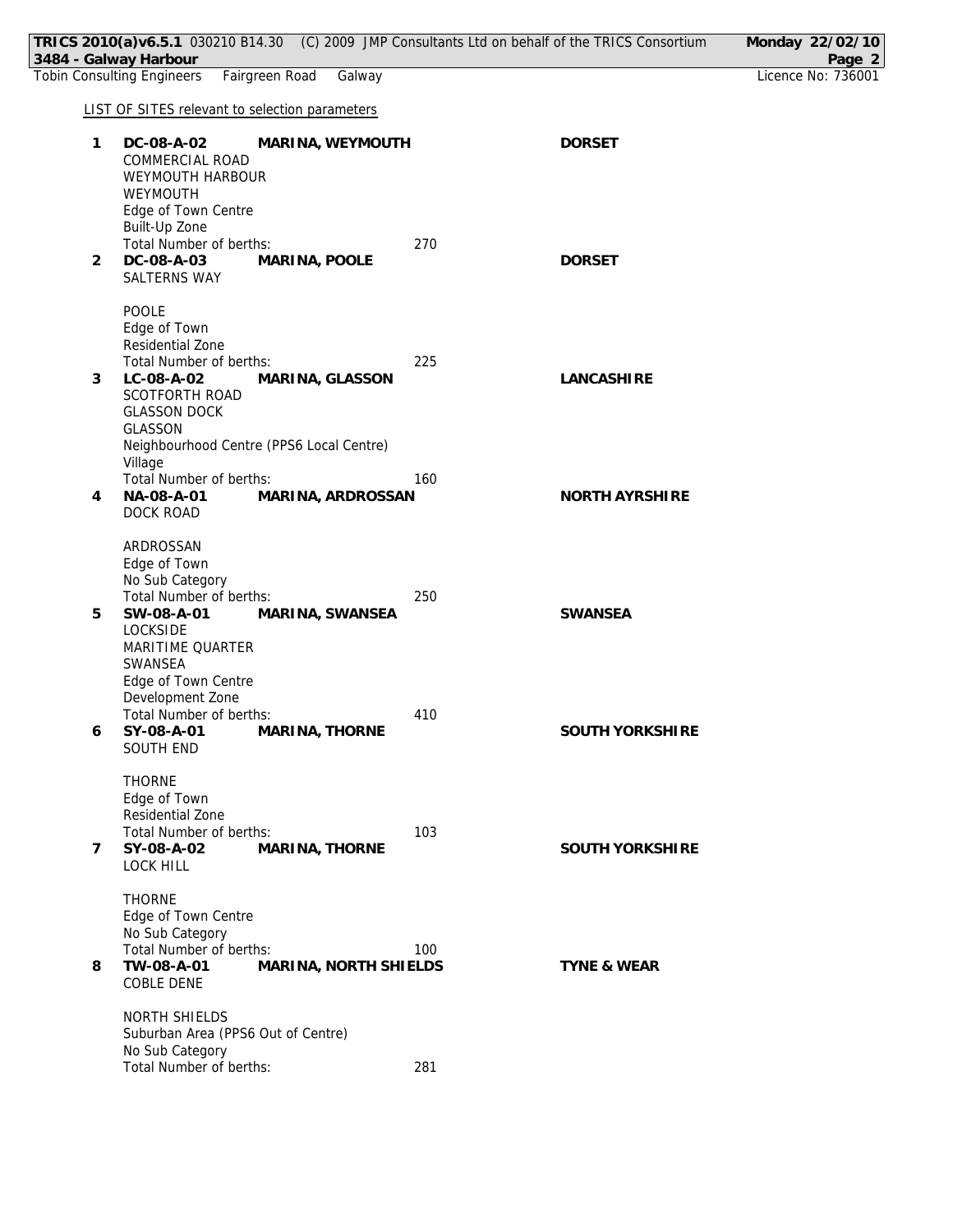Tobin Consulting Engineers Fairgreen Road Galway

TRIP RATE for Land Use 08 - MARINAS/A - MARINAS **VEHICLES Calculation factor: 1 BERTHS BOLD print indicates peak (busiest) period**

|                     | ARRIVALS         |               |       | <b>DEPARTURES</b> |                |       | <b>TOTALS</b>    |                |       |
|---------------------|------------------|---------------|-------|-------------------|----------------|-------|------------------|----------------|-------|
|                     | No.              | Ave.          | Trip  | No.               | Ave.           | Trip  | No.              | Ave.           | Trip  |
| Time Range          | Days             | <b>BERTHS</b> | Rate  | Days              | <b>BERTHS</b>  | Rate  | Days             | <b>BERTHS</b>  | Rate  |
| $00:00 - 01:00$     | 0                | 0             | 0.000 | $\Omega$          | 0              | 0.000 | $\Omega$         | $\Omega$       | 0.000 |
| $01:00 - 02:00$     | 0                | $\Omega$      | 0.000 | 0                 | 0              | 0.000 | 0                | $\overline{0}$ | 0.000 |
| $02:00 - 03:00$     | $\boldsymbol{0}$ | 0             | 0.000 | 0                 | 0              | 0.000 | 0                | $\overline{0}$ | 0.000 |
| $03:00 - 04:00$     | 0                | 0             | 0.000 | 0                 | 0              | 0.000 | 0                | $\Omega$       | 0.000 |
| $04:00 - 05:00$     | $\boldsymbol{0}$ | 0             | 0.000 | 0                 | 0              | 0.000 | $\overline{0}$   | $\mathbf 0$    | 0.000 |
| $05:00 - 06:00$     | $\overline{0}$   | $\Omega$      | 0.000 | 0                 | $\overline{0}$ | 0.000 | 0                | $\overline{0}$ | 0.000 |
| $06:00 - 07:00$     | $\overline{0}$   | $\Omega$      | 0.000 | 0                 | 0              | 0.000 | 0                | $\Omega$       | 0.000 |
| $07:00 - 08:00$     | $\overline{7}$   | 243           | 0.044 | 7                 | 243            | 0.015 | 7                | 243            | 0.059 |
| $08:00 - 09:00$     | 8                | 225           | 0.046 | 8                 | 225            | 0.027 | 8                | 225            | 0.073 |
| $09:00 - 10:00$     | 8                | 225           | 0.059 | 8                 | 225            | 0.049 | 8                | 225            | 0.108 |
| $10:00 - 11:00$     | 8                | 225           | 0.099 | 8                 | 225            | 0.072 | 8                | 225            | 0.171 |
| $11:00 - 12:00$     | 8                | 225           | 0.101 | 8                 | 225            | 0.100 | 8                | 225            | 0.201 |
| $12:00 - 13:00$     | 8                | 225           | 0.108 | 8                 | 225            | 0.113 | 8                | 225            | 0.221 |
| $13:00 - 14:00$     | 8                | 225           | 0.086 | 8                 | 225            | 0.099 | 8                | 225            | 0.185 |
| $14:00 - 15:00$     | 8                | 225           | 0.094 | 8                 | 225            | 0.112 | 8                | 225            | 0.206 |
| $15:00 - 16:00$     | 8                | 225           | 0.145 | 8                 | 225            | 0.132 | 8                | 225            | 0.277 |
| $16:00 - 17:00$     | 8                | 225           | 0.095 | 8                 | 225            | 0.132 | 8                | 225            | 0.227 |
| $17:00 - 18:00$     | 8                | 225           | 0.073 | 8                 | 225            | 0.102 | 8                | 225            | 0.175 |
| 18:00 - 19:00       | 8                | 225           | 0.050 | 8                 | 225            | 0.054 | 8                | 225            | 0.104 |
| 19:00 - 20:00       | 5                | 254           | 0.065 | 5                 | 254            | 0.071 | 5                | 254            | 0.136 |
| $20:00 - 21:00$     | 4                | 292           | 0.041 | 4                 | 292            | 0.045 | 4                | 292            | 0.086 |
| $21:00 - 22:00$     | 4                | 292           | 0.040 | 4                 | 292            | 0.046 | 4                | 292            | 0.086 |
| $22:00 - 23:00$     | 0                | 0             | 0.000 | 0                 | 0              | 0.000 | 0                | 0              | 0.000 |
| $23:00 - 24:00$     | $\boldsymbol{0}$ | 0             | 0.000 | 0                 | 0              | 0.000 | $\boldsymbol{0}$ | $\Omega$       | 0.000 |
| <b>Total Rates:</b> |                  |               | 1.146 |                   |                | 1.169 |                  |                | 2.315 |

## **Parameter summary**

| Trip rate parameter range selected:      | $100 - 410$ (units: ) |
|------------------------------------------|-----------------------|
| Survey date date range:                  | 01/01/99 - 20/07/08   |
| Number of weekdays (Monday-Friday):      |                       |
| Number of Saturdays:                     | 5                     |
| Number of Sundays:                       | 4                     |
| Surveys manually removed from selection: |                       |
|                                          |                       |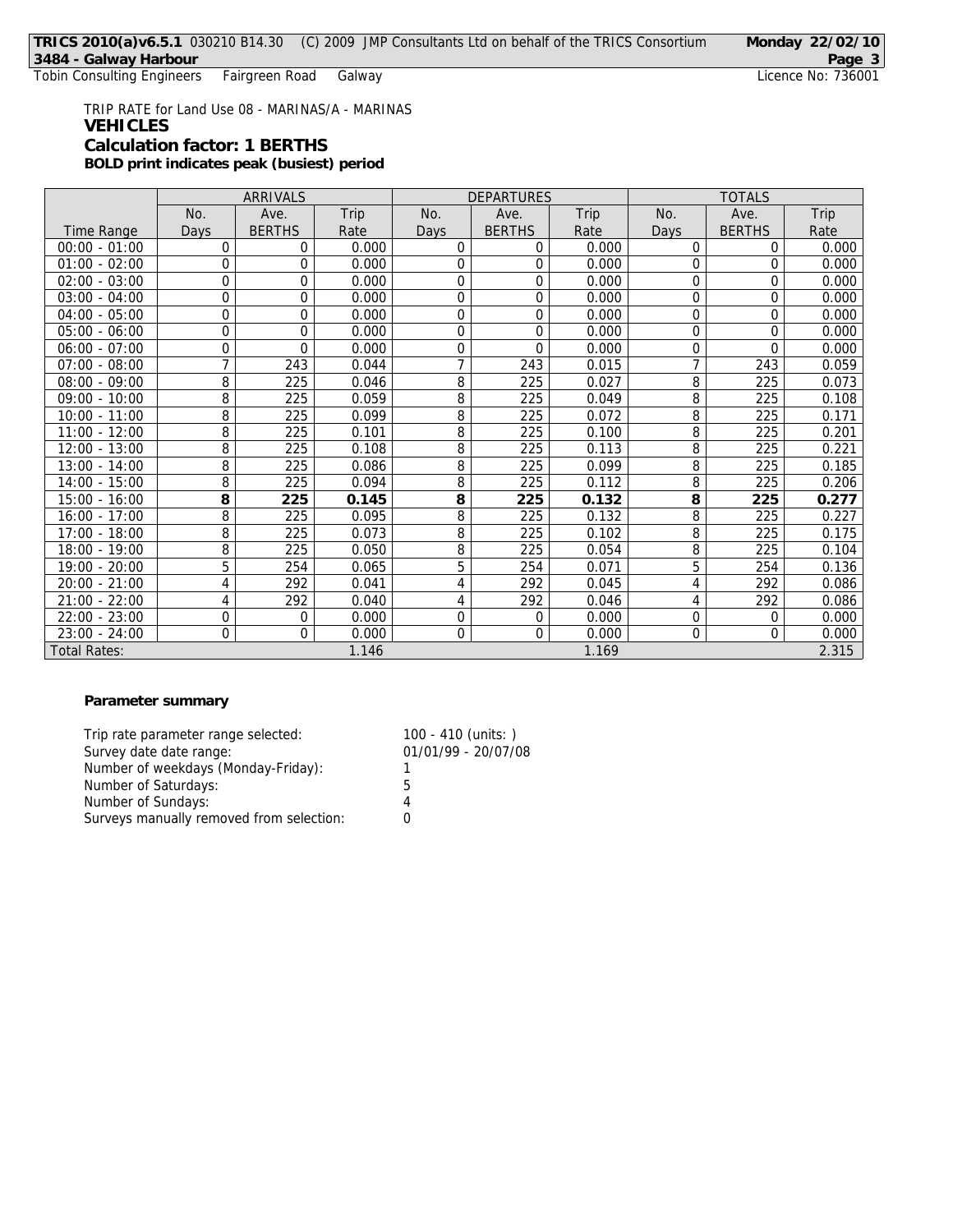

Percentage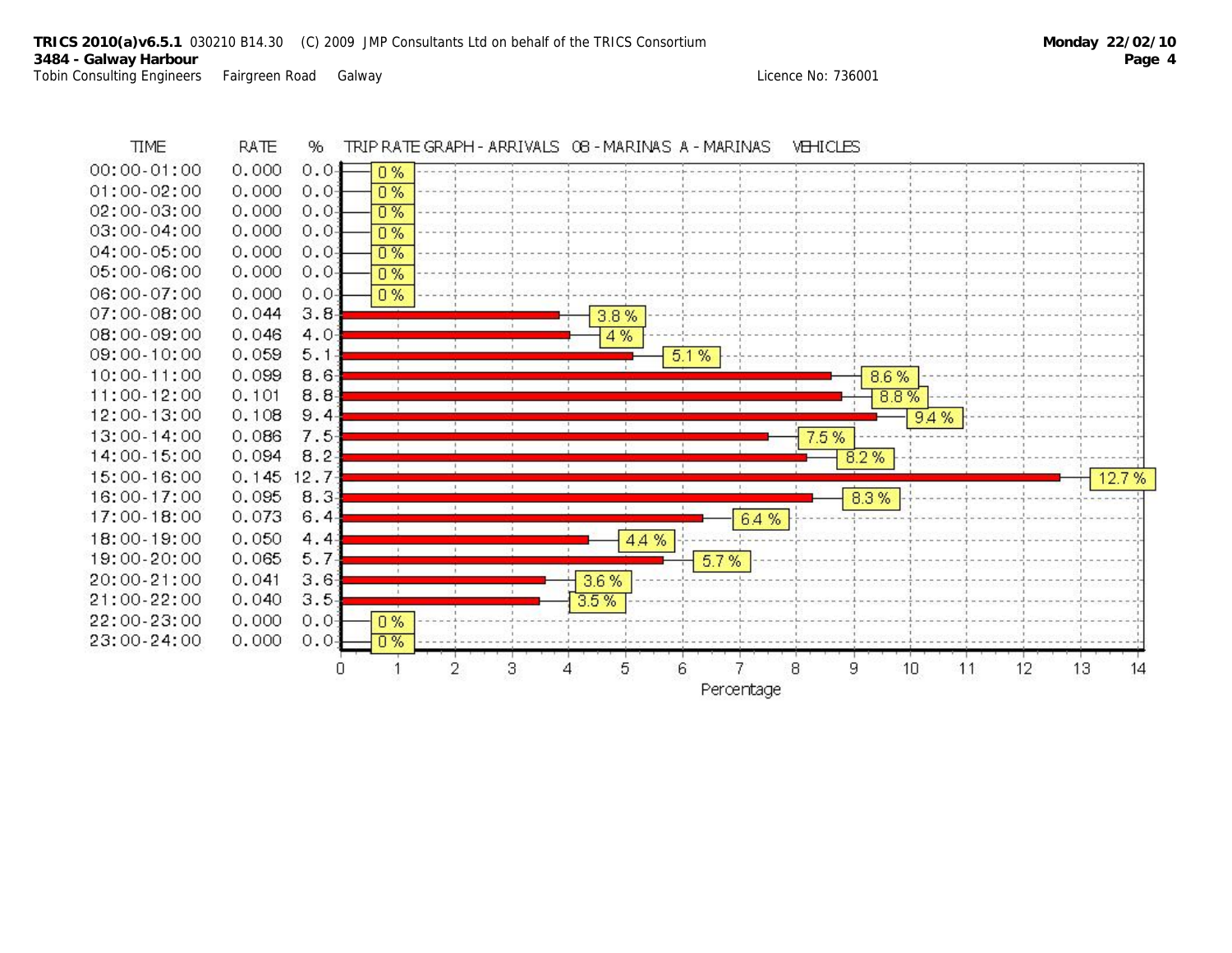